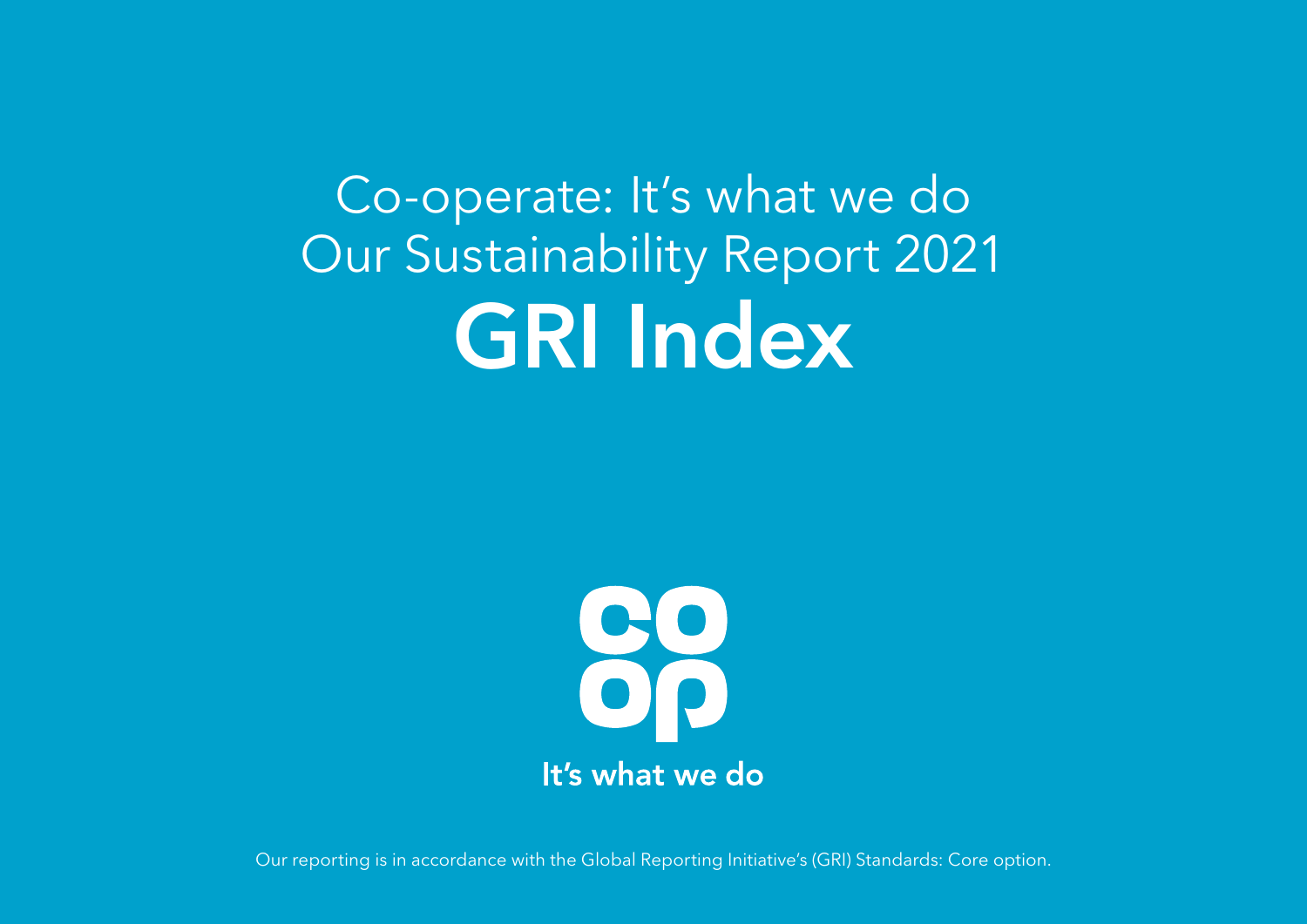## GRI Index 2021 2

| <b>GRI Standard</b>        | <b>Disclosure</b> | <b>Description</b>                            | <b>Response</b>                                                                                  |                                                                                                                                                                                                                                                                                                                                                                             |                         |                                               |                       |                   |                 |                                           |                           |                |                                               |                                     |                |                 |
|----------------------------|-------------------|-----------------------------------------------|--------------------------------------------------------------------------------------------------|-----------------------------------------------------------------------------------------------------------------------------------------------------------------------------------------------------------------------------------------------------------------------------------------------------------------------------------------------------------------------------|-------------------------|-----------------------------------------------|-----------------------|-------------------|-----------------|-------------------------------------------|---------------------------|----------------|-----------------------------------------------|-------------------------------------|----------------|-----------------|
| <b>General disclosures</b> |                   |                                               |                                                                                                  |                                                                                                                                                                                                                                                                                                                                                                             |                         |                                               |                       |                   |                 |                                           |                           |                |                                               |                                     |                |                 |
| GRI 102: General           | $102-1$           | Name of the organisation                      | The Co-operative Group Ltd.                                                                      |                                                                                                                                                                                                                                                                                                                                                                             |                         |                                               |                       |                   |                 |                                           |                           |                |                                               |                                     |                |                 |
| Disclosures 2016           | $102 - 2$         | Activities, brands, products,<br>and services | About us (p. 4).                                                                                 |                                                                                                                                                                                                                                                                                                                                                                             |                         |                                               |                       |                   |                 |                                           |                           |                |                                               |                                     |                |                 |
|                            | $102 - 3$         | Location of headquarters                      | About us (p. 4).                                                                                 |                                                                                                                                                                                                                                                                                                                                                                             |                         |                                               |                       |                   |                 |                                           |                           |                |                                               |                                     |                |                 |
|                            | $102 - 4$         | Location of operations                        |                                                                                                  | We operate only in the UK and the Isle of Man.                                                                                                                                                                                                                                                                                                                              |                         |                                               |                       |                   |                 |                                           |                           |                |                                               |                                     |                |                 |
|                            | $102 - 5$         | Ownership and legal form                      |                                                                                                  | We are registered in the UK under the Co-operative and Community Benefit Societies Act, 2014.<br>Find our more about Co-ops here: www.co-operative.coop/about-us/what-is-a-coop<br>About us (p. 4).<br>We operate only in the UK and the Isle of Man.<br>No. colleagues/market-About us (p. 4).<br>Net sales-Annual Report 2021.<br>Total capitalisation-Annual Report 2021 |                         |                                               |                       |                   |                 |                                           |                           |                |                                               |                                     |                |                 |
|                            | $102 - 6$         | Markets served                                |                                                                                                  |                                                                                                                                                                                                                                                                                                                                                                             |                         |                                               |                       |                   |                 |                                           |                           |                |                                               |                                     |                |                 |
|                            | 102-7             | Scale of the organisation                     |                                                                                                  |                                                                                                                                                                                                                                                                                                                                                                             |                         |                                               |                       |                   |                 |                                           |                           |                |                                               |                                     |                |                 |
|                            | $102 - 8$         | Information on employees<br>and other workers | Data is calculated by the HR data team and based on head count rather than Full Time Equivalent. |                                                                                                                                                                                                                                                                                                                                                                             |                         |                                               |                       |                   |                 |                                           |                           |                |                                               |                                     |                |                 |
|                            |                   | Breakdown-Gender /<br>Contract Type           | Regular<br>25,480                                                                                | Temporary Unknown<br>1,294                                                                                                                                                                                                                                                                                                                                                  | Male                    | 215                                           | Total<br>26,989       | Regular<br>31,710 | 1,387           | <b>Female</b><br>Temporary Unknown<br>146 | Total<br>33,243           |                | Regular<br>57,190                             | Group<br>Temporary Unknown<br>2,681 | 361            | Total<br>60,232 |
|                            |                   | Breakdown-Contract Type /<br>Region           | England Scotland<br>45,418                                                                       | 7,657                                                                                                                                                                                                                                                                                                                                                                       | Wales<br>2,858          | Regular<br>Northern<br>Ireland<br>523         | Isle<br>of Man<br>248 | Unknown<br>486    | Total<br>57,190 | 2,103                                     | England Scotland<br>340   | Wales<br>197   | <b>Temporary</b><br>Northern<br>Ireland<br>14 | Isle<br>of Man<br>$\overline{7}$    | Unknown<br>20  | Total<br>2,681  |
|                            |                   |                                               | England Scotland<br>312                                                                          | 41                                                                                                                                                                                                                                                                                                                                                                          | Wales<br>$\overline{2}$ | <b>Unknown</b><br>Northern<br>Ireland<br>6    | Isle<br>of Man        | Unknown           | Total<br>361    | 47,833                                    | England Scotland<br>8,038 | Wales<br>3,057 | Group<br>Northern<br>Ireland<br>543           | Isle<br>of Man<br>255               | Unknown<br>506 | Total<br>60,232 |
|                            |                   | Breakdown-Gender / FT-PT                      |                                                                                                  |                                                                                                                                                                                                                                                                                                                                                                             | <b>Male</b>             |                                               |                       |                   |                 | Female                                    |                           |                |                                               | Group                               |                |                 |
|                            |                   |                                               | FT.<br>12,069                                                                                    |                                                                                                                                                                                                                                                                                                                                                                             | PT.<br>14,920           | Total<br>26,989                               |                       | FT.<br>6,574      |                 | PT.<br>26,669                             | Total<br>33,243           |                | FT.<br>18,643                                 | PT.<br>41,589                       |                | Total<br>60,232 |
|                            |                   | Breakdown-Overall Totals                      | Regular/Temporary<br>Employees payrolled<br>through the Co-op                                    |                                                                                                                                                                                                                                                                                                                                                                             |                         | Temporary / Contractor<br>Employees payrolled | through Rullion       |                   |                 |                                           |                           |                |                                               |                                     |                |                 |
|                            |                   |                                               |                                                                                                  | 60,232                                                                                                                                                                                                                                                                                                                                                                      |                         |                                               | 170                   |                   |                 |                                           |                           |                |                                               |                                     |                |                 |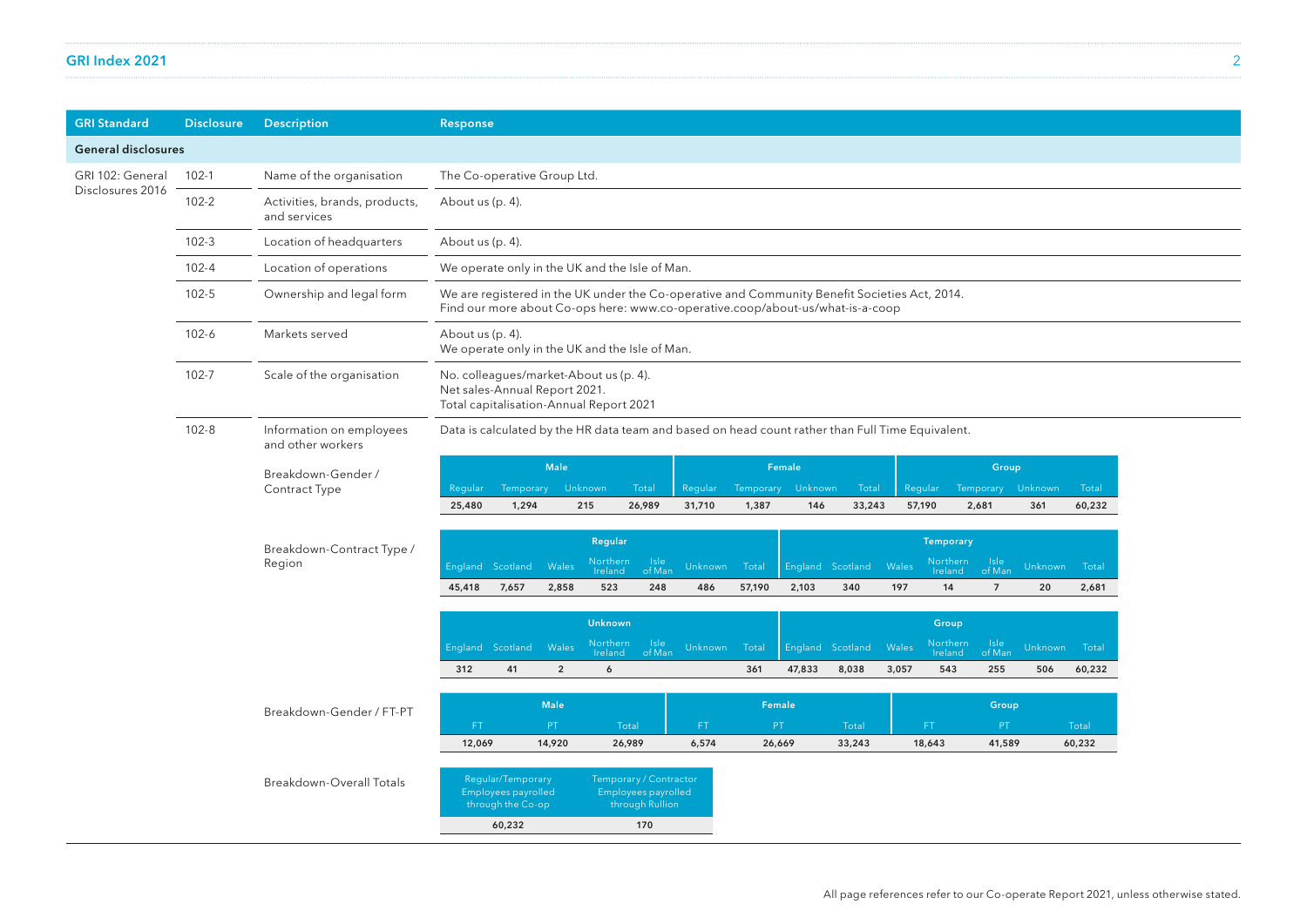| GRI Index 2021 |  |  |
|----------------|--|--|
|                |  |  |

| <b>GRI Standard</b>                                           | <b>Disclosure</b> | <b>Description</b>                                                 | Response                                                                                                                                                                                                                                                                                                                 |
|---------------------------------------------------------------|-------------------|--------------------------------------------------------------------|--------------------------------------------------------------------------------------------------------------------------------------------------------------------------------------------------------------------------------------------------------------------------------------------------------------------------|
| <b>General disclosures</b>                                    |                   |                                                                    |                                                                                                                                                                                                                                                                                                                          |
| 102-9<br>Supply chain<br>GRI 102: General<br>Disclosures 2016 |                   |                                                                    | We focus on our Co-op Food supply chain and our Goods Not for Resale suppliers.<br>Ethical Trade and Human Rights (pp. 34-39).<br>Responsible Procurement (pp. 46-47 and 50).<br>Supporting British farmers (pp. 48-50).<br>Local Sourcing (p. 49).<br>Climate Change (pp. 76-85).<br>Sustainable Sourcing (pp. 91-100). |
|                                                               | 102-10            | Significant changes to the<br>organisation and its supply<br>chain | Business change (p. 18).                                                                                                                                                                                                                                                                                                 |
|                                                               | 102-11            | Precautionary Principle or<br>approach                             | How we manage ethics, sustainability and community (p. 22).<br>Our approach to risk management means we do not take strategic or operational decisions without due consideration of social and<br>environmental impacts.                                                                                                 |
|                                                               | 102-12            | External initiatives                                               | We subscribe to a variety of initiatives and these are referenced throughout our Report in the relevant sections.                                                                                                                                                                                                        |
|                                                               | 102-13            | Membership of associations                                         | Breakdown of financial support for the co-operative movement (p. 61).                                                                                                                                                                                                                                                    |
|                                                               | 102-14            | Statement from senior<br>decision-maker                            | CEO statement (pp. 6-7).                                                                                                                                                                                                                                                                                                 |
|                                                               | 102-15            | Key impacts, risks, and<br>opportunities                           | Our sustainability priorities and our approach to prioritisation are outlined in Our Reporting section (pp. 18-19).                                                                                                                                                                                                      |
|                                                               | 102-16            | Values, principles, standards,<br>and norms of behaviour           | About us (p. 4).<br>Our Approach (p. 8).<br>Membership and co-operation (pp. 55-61).                                                                                                                                                                                                                                     |
|                                                               | 102-17            | Mechanisms for advice and<br>concerns about ethics                 | Our Code of Business Conduct details the mechanisms for seeking advice on ethical and lawful behaviour, including access to line management<br>and helplines.<br>Whistleblowing & Speak Up (p. 28).                                                                                                                      |
|                                                               | 102-18            | Governance structure                                               | Oversight of our responsible business approach (p. 22) and Membership and co-operation (pp. 55-61).<br>www.co-operative.coop/about-us/our-democracy<br>www.co-operative.coop/about-us/board-and-directors                                                                                                                |
|                                                               | 102-40            | List of stakeholder groups                                         | Our stakeholders (pp. 20-21).                                                                                                                                                                                                                                                                                            |
|                                                               | 102-41            | Collective bargaining<br>agreements                                | All colleagues other than the most senior managers in the business are covered by collective bargaining arrangements; this equates to in excess<br>of 99% of all colleagues.                                                                                                                                             |
|                                                               | 102-42            | Identifying and selecting<br>stakeholders                          | Our stakeholders (pp. 20-21).                                                                                                                                                                                                                                                                                            |
|                                                               | 102-43            | Approach to stakeholder<br>engagement                              | Our reporting (pp. 18-19).                                                                                                                                                                                                                                                                                               |
|                                                               | 102-44            | Key topics and concerns<br>raised                                  | Our approach (p. 8).<br>Our reporting (pp. 18-19).<br>Public policy engagement (pp. 107-111).                                                                                                                                                                                                                            |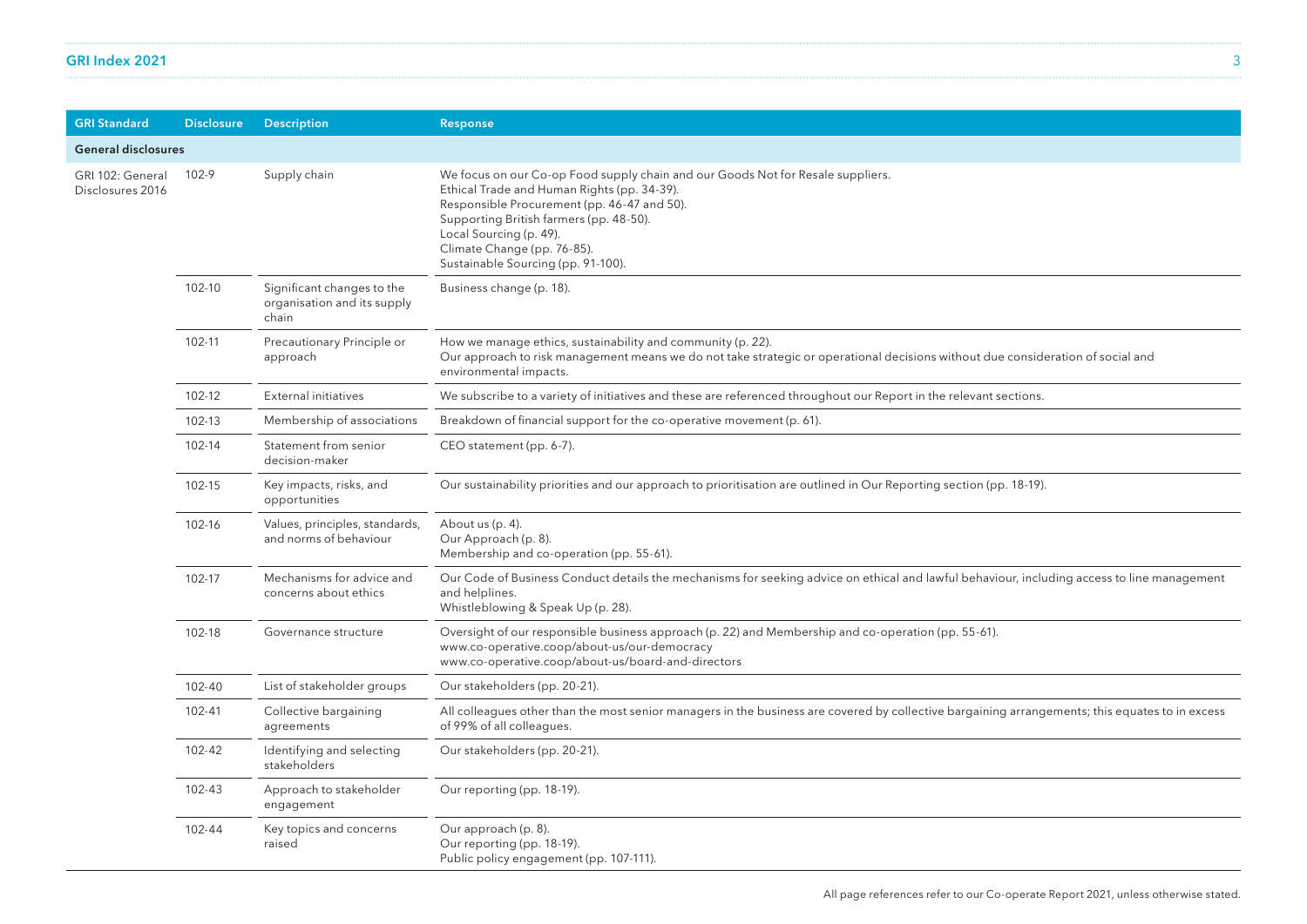| GRI Index 2021 |  |  |  |
|----------------|--|--|--|
|----------------|--|--|--|

| <b>GRI Standard</b>                  | <b>Disclosure</b> | <b>Description</b>                                               | Response                                                                                                                                                                                                                                              |
|--------------------------------------|-------------------|------------------------------------------------------------------|-------------------------------------------------------------------------------------------------------------------------------------------------------------------------------------------------------------------------------------------------------|
| <b>General disclosures</b>           |                   |                                                                  |                                                                                                                                                                                                                                                       |
| GRI 102: General<br>Disclosures 2016 | 102-45            | Entities included in the<br>consolidated financial<br>statements | Annual Report 2021.<br>Our Co-operate Report covers those businesses wholly owned by the Co-operative Group Limited as at 3 January 2022.<br>(Our reporting, pp. 18-19).                                                                              |
|                                      | 102-46            | Defining report content and<br>topic Boundaries                  | Our reporting (pp. 18-19).                                                                                                                                                                                                                            |
|                                      | 102-47            | List of material topics                                          | Our approach (p. 8)<br>Our reporting (pp. 18-19).                                                                                                                                                                                                     |
|                                      | 102-48            | Restatements of information                                      | Where data has been restated, for example when a methodology for calculating data has changed or an inaccuracy identified, this is indicated by<br>the following symbol: (R) and where necessary, additional detail about restatements is also given. |
|                                      | 102-49            | Changes in reporting                                             | Performance relates to the 52 week year ending 2 January 2022 (unless otherwise stated) and to our operations and stakeholders. It covers those<br>businesses wholly owned by the Co-operative Group Limited as at 3 January 2022.                    |
|                                      | 102-50            | Reporting period                                                 | Performance relates to the 52 week year ending 2 January 2022 (unless otherwise stated).                                                                                                                                                              |
|                                      | 102-51            | Date of most recent report                                       | April 2021.                                                                                                                                                                                                                                           |
|                                      | 102-52            | Reporting cycle                                                  | Our Report is published annually.                                                                                                                                                                                                                     |
|                                      | 102-53            | Contact point for questions<br>regarding the report              | Back cover.<br>sustainability.report@coop.co.uk                                                                                                                                                                                                       |
|                                      | 102-54            | Claims of reporting in<br>accordance with the GRI<br>Standards   | This Report has been prepared in accordance with the GRI Standards: Core option.                                                                                                                                                                      |
|                                      | 102-55            | GRI content index                                                | This table sets out the Standard Disclosure locations.                                                                                                                                                                                                |
|                                      | 102-56            | External assurance                                               | Our reporting (pp. 18-19).<br>Assurance Statement (pp. 112-113).                                                                                                                                                                                      |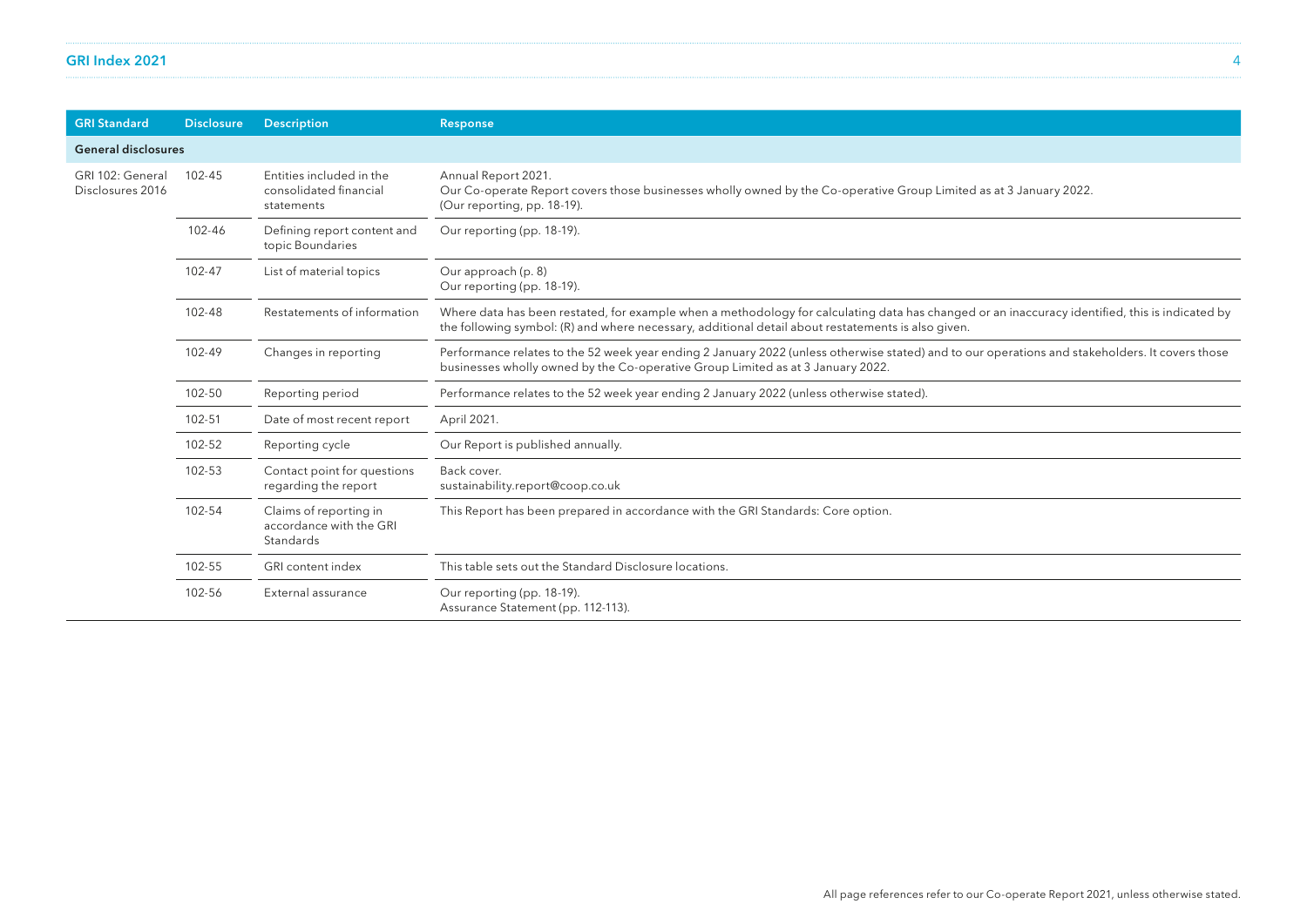| GRI Index 2021 |  |
|----------------|--|
|                |  |

| <b>GRI Standard</b>                                                                        | <b>Disclosure</b> | <b>Description</b>                                                     | Response                                                                                                                                                                                                                                                                                                                               |  |  |  |  |  |
|--------------------------------------------------------------------------------------------|-------------------|------------------------------------------------------------------------|----------------------------------------------------------------------------------------------------------------------------------------------------------------------------------------------------------------------------------------------------------------------------------------------------------------------------------------|--|--|--|--|--|
| Topic specific disclosures                                                                 |                   |                                                                        |                                                                                                                                                                                                                                                                                                                                        |  |  |  |  |  |
| <b>Economic performance</b>                                                                |                   |                                                                        |                                                                                                                                                                                                                                                                                                                                        |  |  |  |  |  |
| GRI 103:<br>Management                                                                     | $103-1$           | Explanation of the material<br>topic and its Boundary                  |                                                                                                                                                                                                                                                                                                                                        |  |  |  |  |  |
| approach 2016                                                                              | $103 - 2$         | The management approach<br>and its components                          | Annual Report 2021.<br>Fairer Business (pp. 102-106).<br>Our reporting (pp. 18-19).                                                                                                                                                                                                                                                    |  |  |  |  |  |
|                                                                                            | $103 - 3$         | Evaluation of the<br>management approach                               |                                                                                                                                                                                                                                                                                                                                        |  |  |  |  |  |
| GRI 201:<br>Economic                                                                       | $201-1$           | Direct economic value<br>generated and distributed                     | Distribution of economic value added (fm) (p. 106).<br>Annual Report 2021.                                                                                                                                                                                                                                                             |  |  |  |  |  |
| performance<br>$201 - 3$<br>2016                                                           |                   | Defined benefit plan<br>obligations and other<br>retirement plans      | Our People (pp. 24-28 and 30-33).<br>Annual Report 2021.                                                                                                                                                                                                                                                                               |  |  |  |  |  |
| <b>Procurement practices</b>                                                               |                   |                                                                        |                                                                                                                                                                                                                                                                                                                                        |  |  |  |  |  |
| GRI 103:<br>$103-1$<br>Explanation of the material<br>topic and its Boundary<br>Management |                   |                                                                        | Responsible Procurement (pp. 46-47 and 50).                                                                                                                                                                                                                                                                                            |  |  |  |  |  |
| approach 2016                                                                              | $103 - 2$         | The management approach<br>and its components                          | Supporting British Farmers (pp. 48-50).<br>Sustainable Sourcing (pp. 91-100).<br>Ethical Trade and Human Rights (pp. 34-39).                                                                                                                                                                                                           |  |  |  |  |  |
|                                                                                            | $103 - 3$         | Evaluation of the<br>management approach                               | We include relevant performance benchmarks throughout the Report.                                                                                                                                                                                                                                                                      |  |  |  |  |  |
| GRI 204:<br>Procurement<br>practices 2016                                                  | $204-1$           | Proportion of spending on<br>local suppliers                           | Whilst we don't report the percentage of the procurement budget spent on local suppliers, we do report on our approach to supporting British<br>farmers and growers through our Farming Groups, and local suppliers. Responsible Procurement (pp. 46-47 and 50), Supporting British farmers<br>(pp. 48-50) and Local sourcing (p. 49). |  |  |  |  |  |
| Tax                                                                                        |                   |                                                                        |                                                                                                                                                                                                                                                                                                                                        |  |  |  |  |  |
| GRI 103:<br>Management                                                                     | $103-1$           | Explanation of the material<br>topic and its Boundary                  |                                                                                                                                                                                                                                                                                                                                        |  |  |  |  |  |
| approach 2016                                                                              | $103 - 2$         | The management approach<br>and its components                          | Fairer Business (pp. 102-106).<br>Annual Report 2021.<br>We include relevant performance benchmarks throughout the Report.                                                                                                                                                                                                             |  |  |  |  |  |
|                                                                                            | $103 - 3$         | Evaluation of the<br>management approach                               |                                                                                                                                                                                                                                                                                                                                        |  |  |  |  |  |
| GRI 207: Tax                                                                               | $207 - 1$         | Approach to tax                                                        |                                                                                                                                                                                                                                                                                                                                        |  |  |  |  |  |
| 2019                                                                                       | $207 - 2$         | Tax governance                                                         | Fairer Business (pp. 102-106).<br>Annual Report 2021.                                                                                                                                                                                                                                                                                  |  |  |  |  |  |
|                                                                                            | $207 - 3$         | Stakeholder engagement<br>and management of<br>concerns related to tax | Stakeholder engagement and governance of our Tax strategy are outlined in our tax policy which can be found here<br>www.co-operative.coop/ethics/tax-policy/                                                                                                                                                                           |  |  |  |  |  |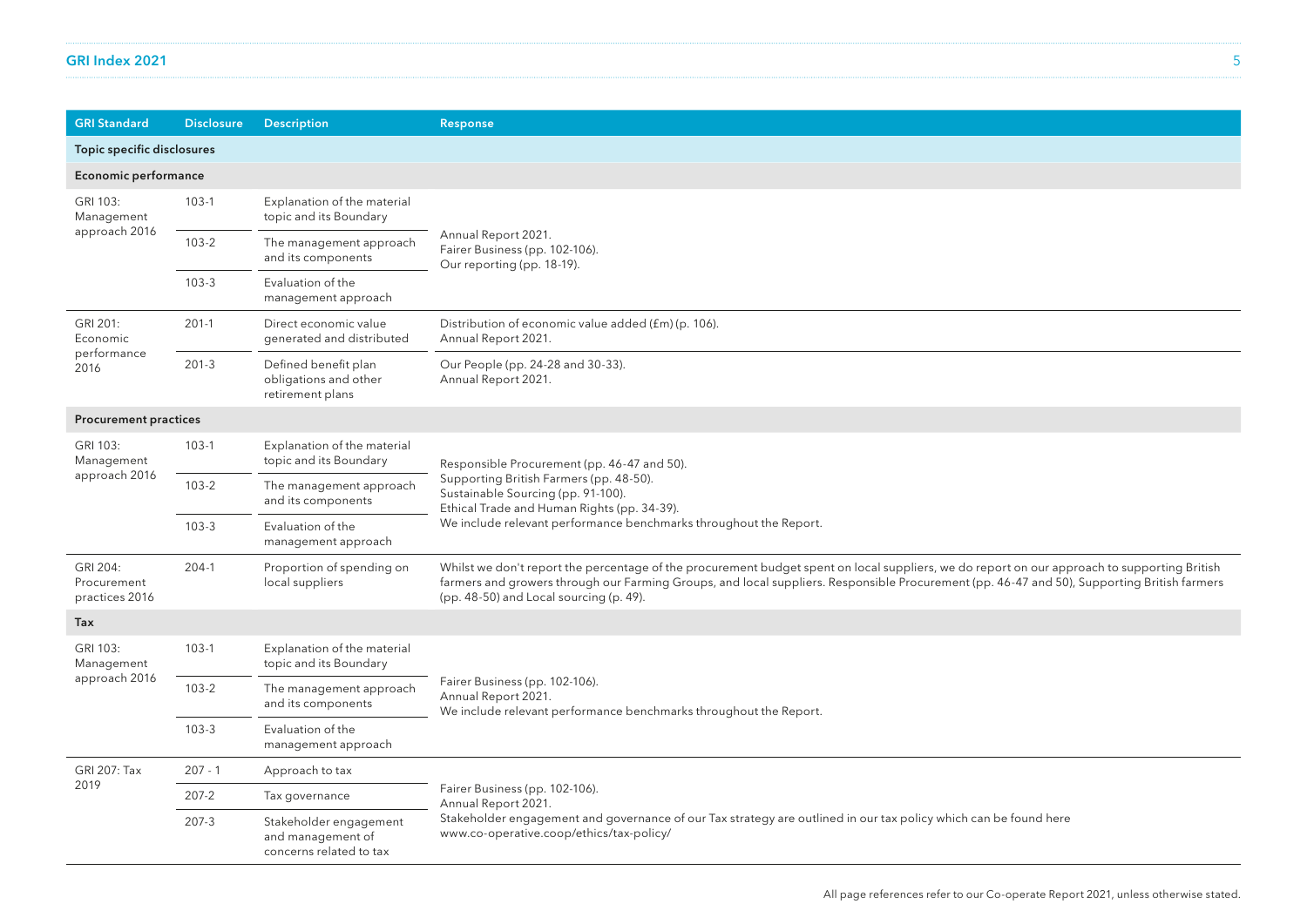| GRI Index 2021 |  |
|----------------|--|
|----------------|--|

| <b>GRI Standard</b>               | <b>Disclosure</b> | <b>Description</b>                                    | Response                                                                                                                            |  |  |  |
|-----------------------------------|-------------------|-------------------------------------------------------|-------------------------------------------------------------------------------------------------------------------------------------|--|--|--|
| <b>Topic specific disclosures</b> |                   |                                                       |                                                                                                                                     |  |  |  |
| <b>Materials</b>                  |                   |                                                       |                                                                                                                                     |  |  |  |
| GRI 103:<br>Management            | $103-1$           | Explanation of the material<br>topic and its Boundary | Resource use (pp. 86-90).                                                                                                           |  |  |  |
| approach 2016                     | $103 - 2$         | The management approach<br>and its components         | Sustainable Sourcing (pp. 91-100).<br>Our reporting (pp. 18-19).                                                                    |  |  |  |
|                                   | $103 - 3$         | Evaluation of the<br>management approach              | We include relevant performance benchmarks throughout the Report.                                                                   |  |  |  |
| GRI 301:<br>Materials 2016        | $301-1$           | Materials used by weight or<br>volume                 | Sustainable Sourcing (pp. 91-100) - reporting in relation to wood, palm oil, peat and soy.                                          |  |  |  |
|                                   | $301 - 2$         | Recycled input materials<br>used                      | Sustainable Sourcing (pp. 93 and 98-99) - reporting in relation to wood. Resource use (p. 86) - reporting in relation to packaging. |  |  |  |
| Energy                            |                   |                                                       |                                                                                                                                     |  |  |  |
| GRI 103:<br>Management            | $103-1$           | Explanation of the material<br>topic and its Boundary |                                                                                                                                     |  |  |  |
| approach 2016                     | $103 - 2$         | The management approach<br>and its components         | Our reporting (pp. 18-19).<br>Climate Change (pp. 76-85).<br>We include relevant performance benchmarks throughout the Report.      |  |  |  |
|                                   | $103 - 3$         | Evaluation of the<br>management approach              |                                                                                                                                     |  |  |  |
| GRI 302: Energy<br>2016           | $302-1$           | Energy consumption within<br>the organisation         | Climate Change (pp. 76-85).                                                                                                         |  |  |  |
|                                   | $302 - 4$         | Reduction of energy<br>consumption                    | Climate Change (pp. 76-85).                                                                                                         |  |  |  |
| <b>Water and effluents</b>        |                   |                                                       |                                                                                                                                     |  |  |  |
| GRI 103:<br>Management            | $103-1$           | Explanation of the material<br>topic and its Boundary |                                                                                                                                     |  |  |  |
| approach 2016                     | $103 - 2$         | The management approach<br>and its components         | Our reporting (pp. 18-19).<br>Resource use and sustainable sourcing (pp. 86-90 and pp. 91-100).                                     |  |  |  |
|                                   | $103 - 3$         | Evaluation of the<br>management approach              |                                                                                                                                     |  |  |  |
| GRI 303: Water<br>and effluents   | $303-1$           | Interactions with water as a<br>shared resource       | Sustainable Sourcing (pp. 93).                                                                                                      |  |  |  |
| 2018                              | 303-5             | Water consumption                                     | Resource use (pp. 88 and 90).                                                                                                       |  |  |  |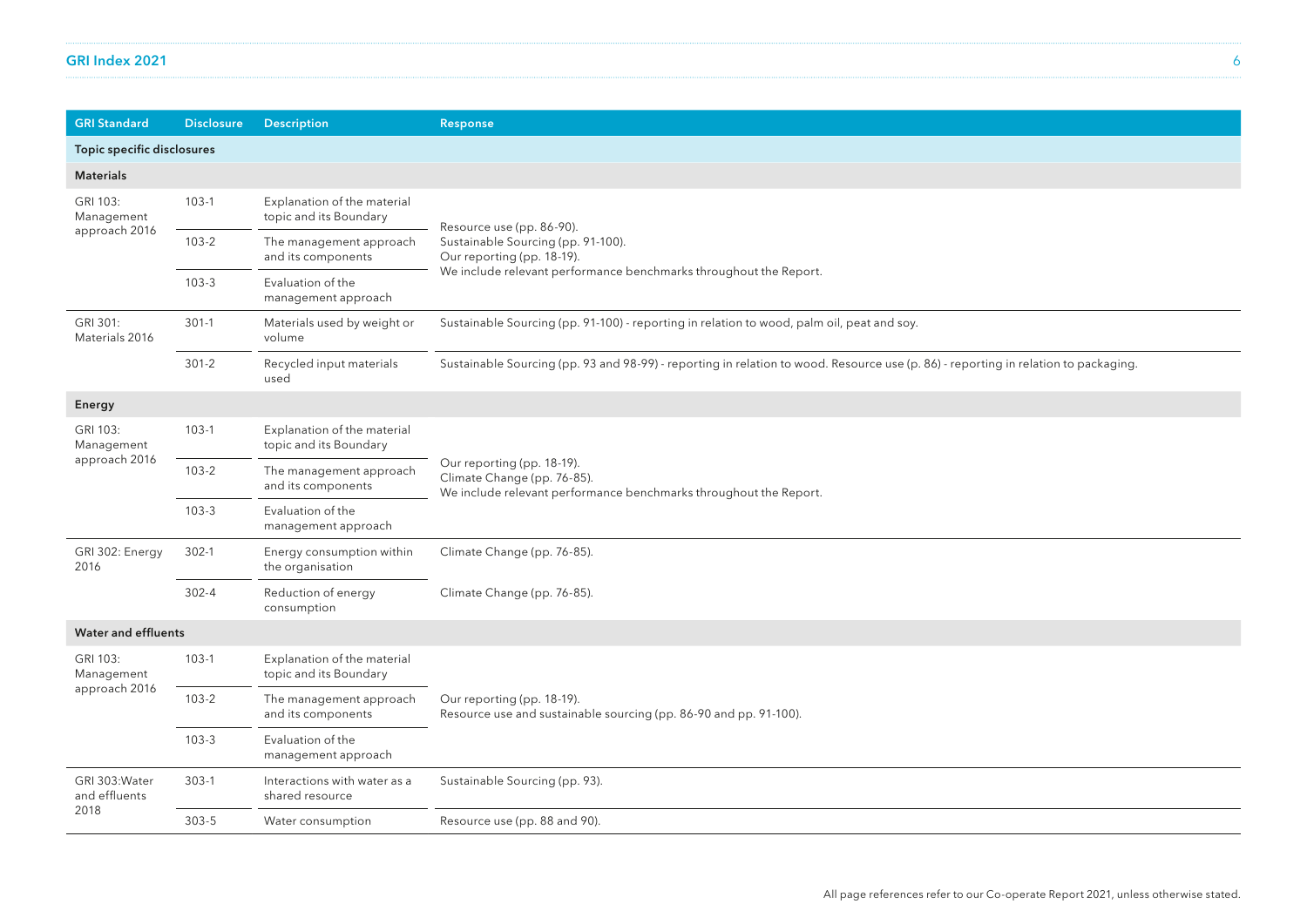| GRI Index 2021 |  |  |
|----------------|--|--|
|                |  |  |

| <b>GRI Standard</b>              | <b>Disclosure</b> | <b>Description</b>                                                              | Response                                                                                                                                                             |
|----------------------------------|-------------------|---------------------------------------------------------------------------------|----------------------------------------------------------------------------------------------------------------------------------------------------------------------|
| Topic specific disclosures       |                   |                                                                                 |                                                                                                                                                                      |
| <b>Biodiversity</b>              |                   |                                                                                 |                                                                                                                                                                      |
| GRI 103:<br>Management           | $103-1$           | Explanation of the material<br>topic and its Boundary                           |                                                                                                                                                                      |
| approach 2016                    | $103 - 2$         | The management approach<br>and its components                                   | Sustainable Sourcing (pp. 91-100).<br>Our reporting (pp. 18-19).<br>We include relevant performance benchmarks throughout the Report.                                |
|                                  | $103 - 3$         | Evaluation of the<br>management approach                                        |                                                                                                                                                                      |
| GRI 304:<br>Biodiversity<br>2016 | $304 - 2$         | Significant impacts of<br>activities, products, and<br>services on biodiversity | Supporting British farmers (pp. 48-50).<br>Sustainable Sourcing (pp. 91-100).                                                                                        |
| <b>Emissions</b>                 |                   |                                                                                 |                                                                                                                                                                      |
| GRI 103:<br>Management           | $103-1$           | Explanation of the material<br>topic and its Boundary                           |                                                                                                                                                                      |
| approach 2016                    | $103 - 2$         | The management approach<br>and its components                                   | Our approach (p. 8).<br>Climate Change (pp. 76-85).<br>Our reporting (pp. 18-19).                                                                                    |
|                                  | $103 - 3$         | Evaluation of the<br>management approach                                        | We include relevant performance benchmarks throughout the Report.                                                                                                    |
| GRI 305:<br>Emissions 2016       | $305 - 1$         | Direct (Scope 1) GHG<br>emissions                                               | Climate Change (pp. 76-85). We report and set targets for our greenhouse gas (GHG) emissions as (tonnes) CO2-equivalent,<br>i.e. including all seven main GHG gases. |
|                                  | $305 - 2$         | Energy indirect (Scope 2)<br>GHG emissions                                      | Climate Change (pp. 76-85). We report and set targets for our greenhouse gas (GHG) emissions as (tonnes) CO2-equivalent,<br>i.e. including all seven main GHG gases. |
|                                  | $305 - 3$         | Other indirect (Scope 3)<br>GHG emissions                                       | Climate Change (pp. 76-85). We report and set targets for our greenhouse gas (GHG) emissions as (tonnes) CO2-equivalent,<br>i.e. including all seven main GHG gases. |
|                                  | $305 - 4$         | GHG emissions intensity                                                         | Annual Report 2021. We report and set targets for our greenhouse gas (GHG) emissions as (tonnes) CO2-equivalent,<br>i.e. including all seven main GHG gases.         |
|                                  | $305 - 5$         | Reduction of GHG emissions                                                      | Climate Change (pp. 76-85). We report and set targets for our greenhouse gas (GHG) emissions as (tonnes) CO2-equivalent,<br>i.e. including all seven main GHG gases. |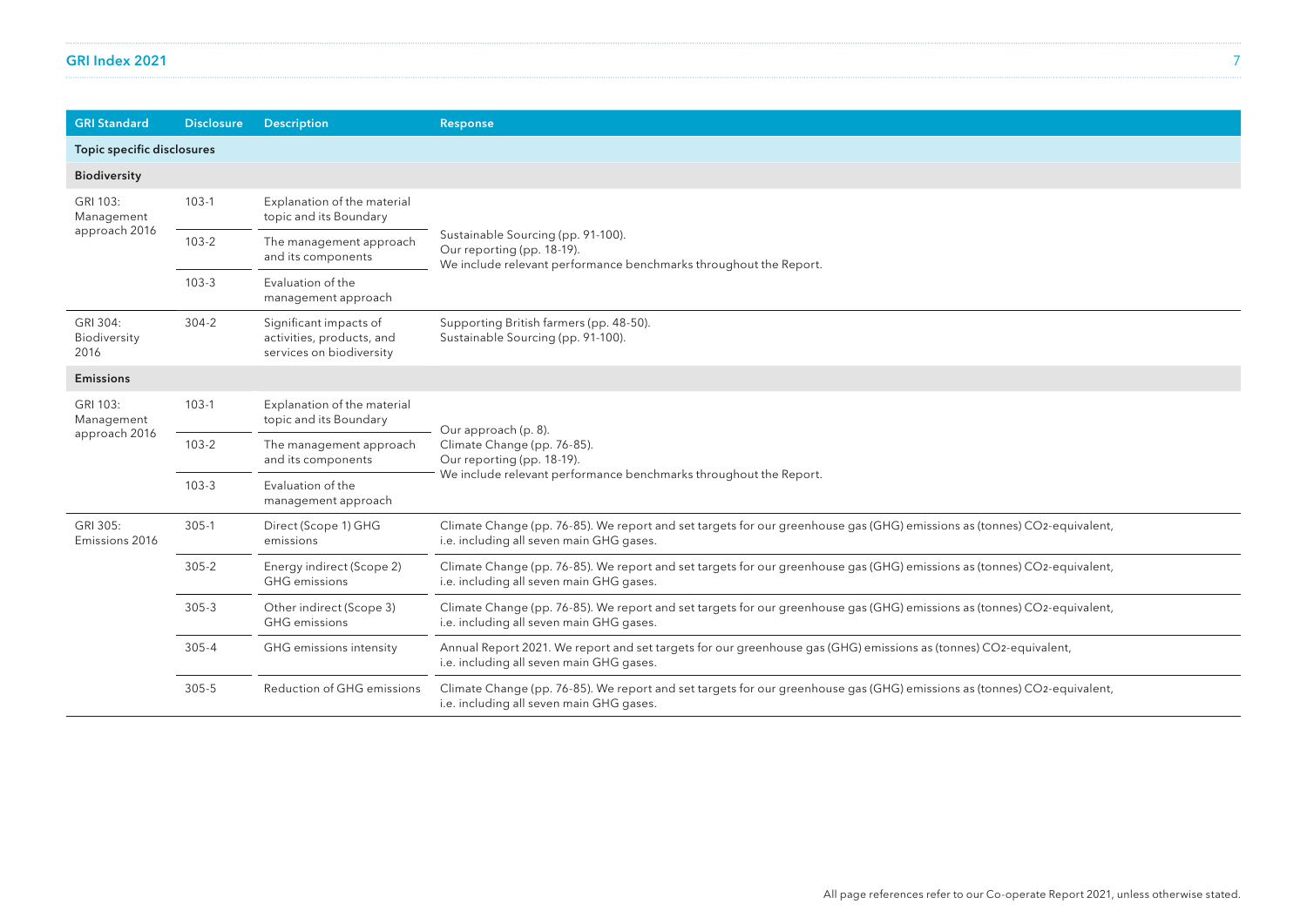| GRI Index 2021 |  |
|----------------|--|
|----------------|--|

| <b>GRI Standard</b>                     | <b>Disclosure</b>            | <b>Description</b>                                           | Response                     |                                                                                                                              |         |        |         |                       |                                                                                                                                             |        |                |      |
|-----------------------------------------|------------------------------|--------------------------------------------------------------|------------------------------|------------------------------------------------------------------------------------------------------------------------------|---------|--------|---------|-----------------------|---------------------------------------------------------------------------------------------------------------------------------------------|--------|----------------|------|
| Topic specific disclosures              |                              |                                                              |                              |                                                                                                                              |         |        |         |                       |                                                                                                                                             |        |                |      |
| <b>Effluents and waste</b>              |                              |                                                              |                              |                                                                                                                              |         |        |         |                       |                                                                                                                                             |        |                |      |
| GRI 103:<br>Management<br>approach 2016 | $103-1$                      | Explanation of the material<br>topic and its Boundary        |                              | Our reporting (pp. 18-19).<br>Resource use (pp. 86-90).<br>We include relevant performance benchmarks throughout the Report. |         |        |         |                       |                                                                                                                                             |        |                |      |
|                                         | $103 - 2$                    | The management approach<br>and its components                |                              |                                                                                                                              |         |        |         |                       |                                                                                                                                             |        |                |      |
|                                         | $103 - 3$                    | Evaluation of the<br>management approach                     |                              |                                                                                                                              |         |        |         |                       |                                                                                                                                             |        |                |      |
| GRI 306:<br>Waste 2020                  | 306-1                        | Waste generation and<br>significant waste-related<br>impacts |                              | Resource use (pp. 86-90).                                                                                                    |         |        |         |                       |                                                                                                                                             |        |                |      |
|                                         | $306 - 2$                    | Management of significant<br>waste-related impacts           |                              |                                                                                                                              |         |        |         |                       | Resource use (pp. 86-90). We don't report a break-down of hazardous waste disposal as hazardous waste represents c.2% of our overall waste. |        |                |      |
|                                         | $306 - 3$<br>Waste generated |                                                              |                              |                                                                                                                              |         |        |         | Waste by category (t) |                                                                                                                                             |        |                |      |
|                                         |                              |                                                              | General                      | Recycable                                                                                                                    | Organic | Paper  | Plastic | Glass                 | Hazardous                                                                                                                                   | Metals | Electrical     | Wood |
|                                         |                              |                                                              | 12,042                       | 440                                                                                                                          | 21,382  | 42,955 | 3,687   | 6                     | 1,793                                                                                                                                       | 64     | $\overline{2}$ | 679  |
| Employment                              |                              |                                                              |                              |                                                                                                                              |         |        |         |                       |                                                                                                                                             |        |                |      |
| GRI 103:<br>Management<br>approach 2016 | $103-1$                      | Explanation of the material<br>topic and its Boundary        |                              |                                                                                                                              |         |        |         |                       |                                                                                                                                             |        |                |      |
|                                         | 1022                         | The concerns and account and account of                      | $0.00001 - 1.00001 - 0.0001$ | Our reporting (pp. 18-19).                                                                                                   |         |        |         |                       |                                                                                                                                             |        |                |      |

| approach 2016                  |           | copic and its boarigary                                                                                      | Our reporting (pp. 18-19).                                                                                                                                                                                                                                                                                                                                                                                                                                                                                                                                                                                                                                                                                                                                                           |  |  |  |
|--------------------------------|-----------|--------------------------------------------------------------------------------------------------------------|--------------------------------------------------------------------------------------------------------------------------------------------------------------------------------------------------------------------------------------------------------------------------------------------------------------------------------------------------------------------------------------------------------------------------------------------------------------------------------------------------------------------------------------------------------------------------------------------------------------------------------------------------------------------------------------------------------------------------------------------------------------------------------------|--|--|--|
|                                | $103 - 2$ | The management approach<br>and its components                                                                | Our People (pp. 24-33).<br>Ethical trade and human rights (pp. 34-39).                                                                                                                                                                                                                                                                                                                                                                                                                                                                                                                                                                                                                                                                                                               |  |  |  |
|                                | $103 - 3$ | Evaluation of the<br>management approach                                                                     | We include relevant performance benchmarks throughout the Report.                                                                                                                                                                                                                                                                                                                                                                                                                                                                                                                                                                                                                                                                                                                    |  |  |  |
| GRI 401:<br>Employment<br>2016 | 401-1     | New employee hires and<br>employee turnover                                                                  | We report employee turnover: Our People (p. 33). We report colleague age and gender: Diversity and inclusion (p. 25 and 31). We do not report<br>on the number and rate of new employee hires. All our colleagues are UK and the Isle of Man based.                                                                                                                                                                                                                                                                                                                                                                                                                                                                                                                                  |  |  |  |
|                                | $401 - 2$ | Benefits provided to full-<br>time employees that are not<br>provided to temporary or<br>part-time employees | We operate a principle of all colleagues having access to the same range of benefits regardless of whether they are full time, part time or temporary.<br>Participation in certain benefits will remain restricted where required by a legal requirement. Our current restrictions are:<br>• The ability to participate in a salary sacrifice arrangement (Pensions or Cycle to Work) where to do so would cause pay to fall below National<br>Living Wage, National Minimum Wage or below lower earnings limit for NI purposes.<br>• The ability to participate in a closed Childcare Voucher Scheme where you have not previously done so.<br>• Neyber and Credit Unions apply their own restrictions including credit checks before they agree a loan to help manage credit risk. |  |  |  |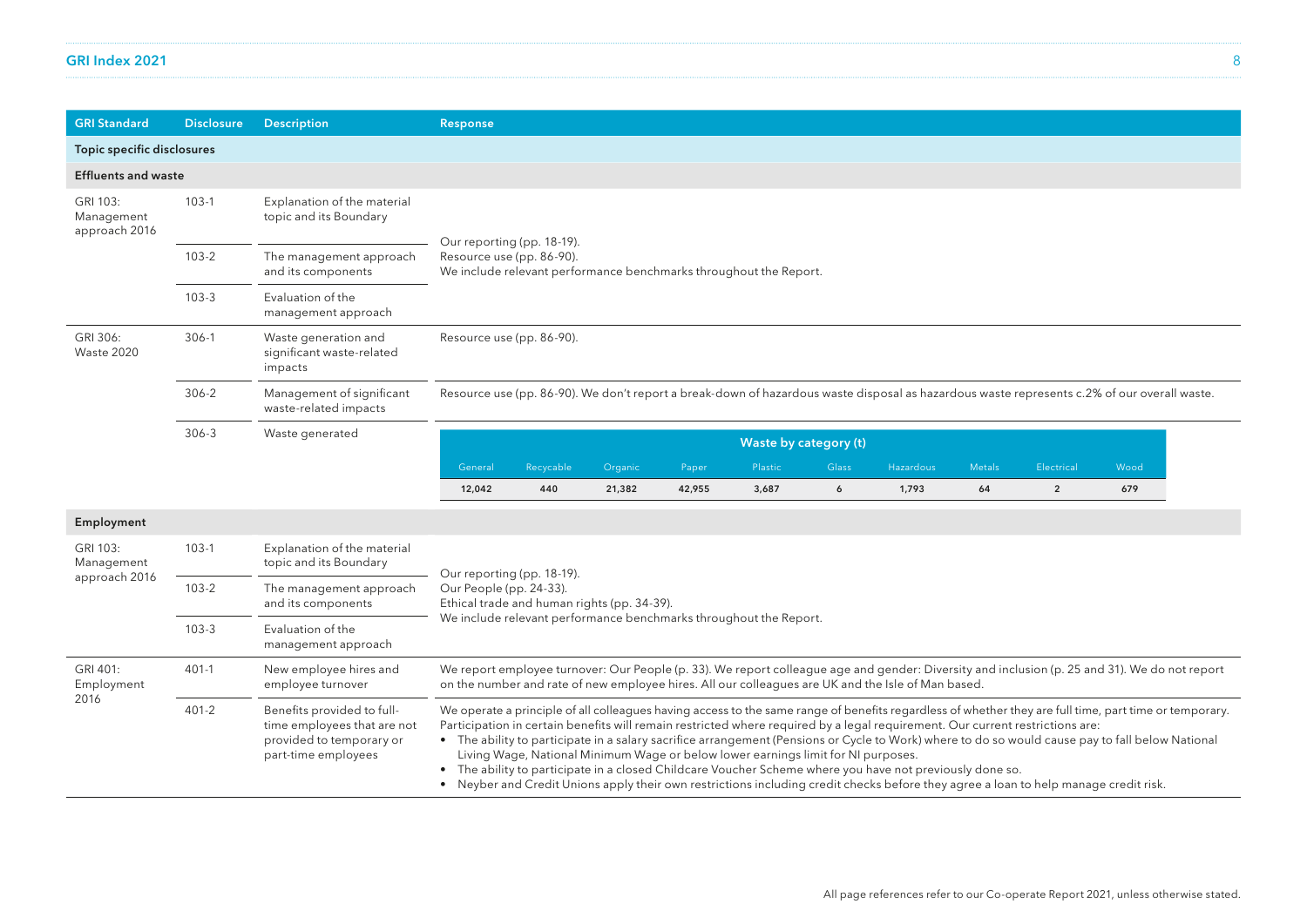| GRI Index 2021 |  |
|----------------|--|
|----------------|--|

| <b>GRI Standard</b>                                   | <b>Disclosure</b> | <b>Description</b>                                                                                  | Response                                                                                                                                                                                                                                                                                                                                                                                                                                                                                                                                                                                         |  |  |  |
|-------------------------------------------------------|-------------------|-----------------------------------------------------------------------------------------------------|--------------------------------------------------------------------------------------------------------------------------------------------------------------------------------------------------------------------------------------------------------------------------------------------------------------------------------------------------------------------------------------------------------------------------------------------------------------------------------------------------------------------------------------------------------------------------------------------------|--|--|--|
| Topic specific disclosures                            |                   |                                                                                                     |                                                                                                                                                                                                                                                                                                                                                                                                                                                                                                                                                                                                  |  |  |  |
| Labour/management relations                           |                   |                                                                                                     |                                                                                                                                                                                                                                                                                                                                                                                                                                                                                                                                                                                                  |  |  |  |
| GRI 103:<br>Management                                | $103-1$           | Explanation of the material<br>topic and its Boundary                                               | Annual Report 2021.                                                                                                                                                                                                                                                                                                                                                                                                                                                                                                                                                                              |  |  |  |
| approach 2016                                         | $103 - 2$         | The management approach<br>and its components                                                       | Our reporting (pp. 18-19).<br>Our People (pp. 24-33).                                                                                                                                                                                                                                                                                                                                                                                                                                                                                                                                            |  |  |  |
|                                                       | $103 - 3$         | Evaluation of the<br>management approach                                                            | We include relevant performance benchmarks throughout the Report.                                                                                                                                                                                                                                                                                                                                                                                                                                                                                                                                |  |  |  |
| GRI 402: Labour/<br>management<br>relations 2016      | 402-1             | Minimum notice periods<br>regarding operational<br>changes                                          | Collective agreements do not typically specify the notice required for any operational changes to be made. We endeavour to provide as much<br>notice as possible to major changes, and have a specific Redundancy Agreement which quarantees a 45-day consultation period, unless agreed<br>otherwise. Collective agreements typically refer to notice required to change the collective agreements themselves, which is normally 6 months'<br>notice by either side. The collective agreements also outline the provisions for consultation and negotiation of changes to terms and conditions. |  |  |  |
| Occupational health and safety                        |                   |                                                                                                     |                                                                                                                                                                                                                                                                                                                                                                                                                                                                                                                                                                                                  |  |  |  |
| GRI 103:<br>Management<br>approach 2016               | $103-1$           | Explanation of the material<br>topic and its Boundary                                               |                                                                                                                                                                                                                                                                                                                                                                                                                                                                                                                                                                                                  |  |  |  |
|                                                       | $103 - 2$         | The management approach<br>and its components                                                       | Our reporting (pp. 18-19).<br>Health and safety (p. 29 and 33).<br>We include relevant performance benchmarks throughout the Report.                                                                                                                                                                                                                                                                                                                                                                                                                                                             |  |  |  |
|                                                       | $103 - 3$         | Evaluation of the<br>management approach                                                            |                                                                                                                                                                                                                                                                                                                                                                                                                                                                                                                                                                                                  |  |  |  |
| GRI 403:<br>Occupational<br>health and<br>safety 2018 | $403-1$           | Occupational health and<br>safety management system                                                 | Health and Safety (p. 29 and 33).                                                                                                                                                                                                                                                                                                                                                                                                                                                                                                                                                                |  |  |  |
|                                                       | $403 - 2$         | Hazard identification, risk<br>assessment, and incident<br>investigation                            | Health and Safety (p. 29 and 33).<br>Our Annual Report 2021 - Risk register.                                                                                                                                                                                                                                                                                                                                                                                                                                                                                                                     |  |  |  |
|                                                       | $403 - 3$         | Occupational health services                                                                        | Our People (Wellbeing) (p. 24 and 30).                                                                                                                                                                                                                                                                                                                                                                                                                                                                                                                                                           |  |  |  |
|                                                       | $403 - 4$         | Worker participation,<br>consultation, and<br>communication on<br>occupational health and<br>safety | Our People (Wellbeing) (p. 24 and 30) absence support services.<br>Our People (Engagement and recognition) (p. 27 and 33).                                                                                                                                                                                                                                                                                                                                                                                                                                                                       |  |  |  |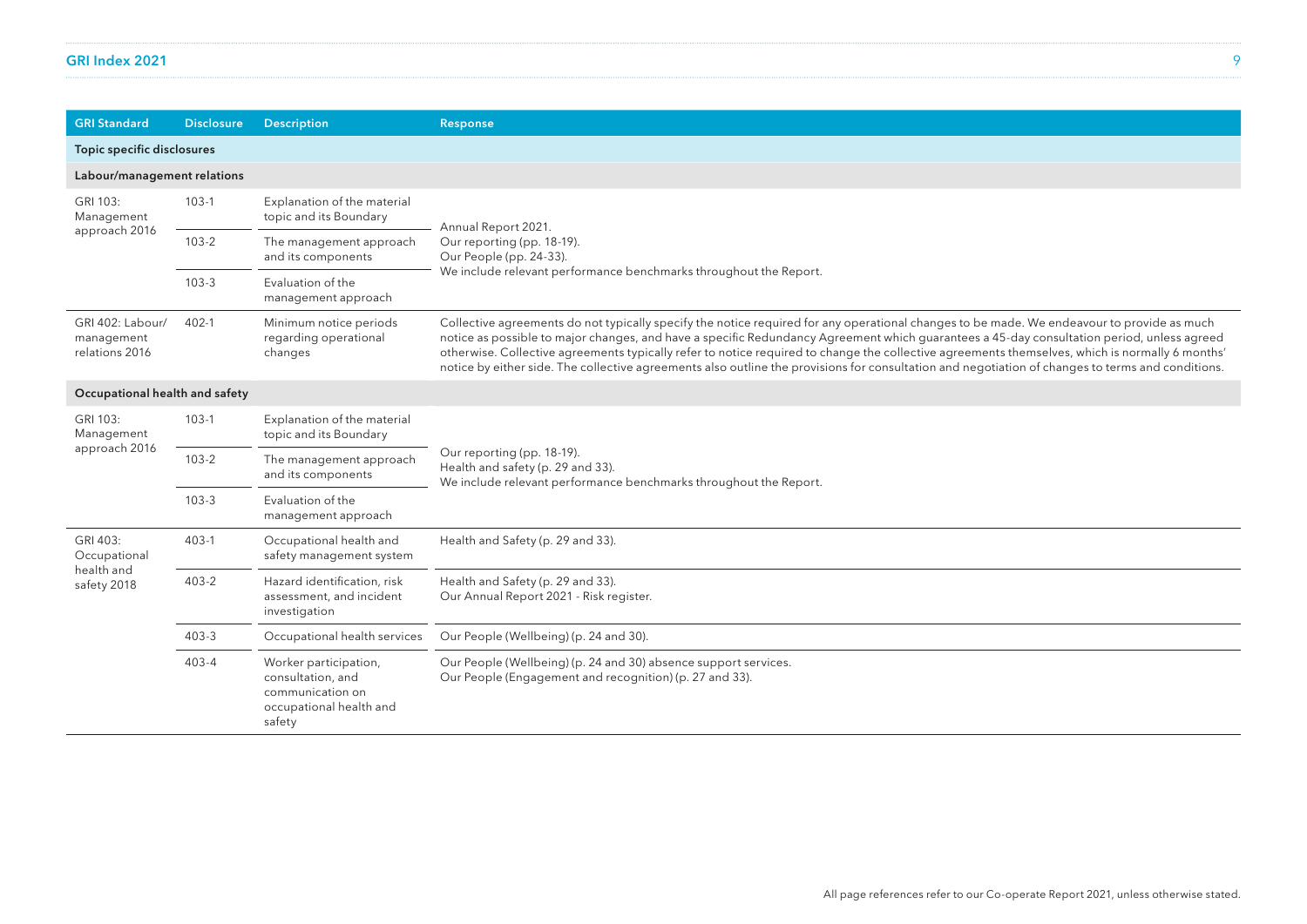| GRI Index 2021 |  |
|----------------|--|
|----------------|--|

| <b>GRI Standard</b>                                                      | <b>Disclosure</b> | <b>Description</b>                                                                                                      | Response                                                                                                                                                                                                                                                                                                                                                                                                                                                                                                 |  |  |
|--------------------------------------------------------------------------|-------------------|-------------------------------------------------------------------------------------------------------------------------|----------------------------------------------------------------------------------------------------------------------------------------------------------------------------------------------------------------------------------------------------------------------------------------------------------------------------------------------------------------------------------------------------------------------------------------------------------------------------------------------------------|--|--|
| <b>Topic specific disclosures</b>                                        |                   |                                                                                                                         |                                                                                                                                                                                                                                                                                                                                                                                                                                                                                                          |  |  |
| Occupational health and safety                                           |                   |                                                                                                                         |                                                                                                                                                                                                                                                                                                                                                                                                                                                                                                          |  |  |
| GRI 403:<br>Occupational<br>health and<br>safety 2018                    | $403 - 6$         | Promotion of worker health                                                                                              | Our People (Wellbeing) (p. 24 and 30).                                                                                                                                                                                                                                                                                                                                                                                                                                                                   |  |  |
|                                                                          | 403-7             | Prevention and mitigation of<br>occupational health and safety<br>impacts directly linked by<br>business relationships  | Safer Colleagues, Safer communities (p. 11).<br>Health and Safety (p. 29 and 33).                                                                                                                                                                                                                                                                                                                                                                                                                        |  |  |
|                                                                          | $403 - 8$         | Workers covered by an<br>occupational health and<br>safety management system                                            | Our People (Wellbeing) (p. 24 and 30).<br>Health and Safety (p. 29 and 33).                                                                                                                                                                                                                                                                                                                                                                                                                              |  |  |
|                                                                          | 403-9             | Work-related injuries                                                                                                   | Health and Safety (p. 29 and 33).                                                                                                                                                                                                                                                                                                                                                                                                                                                                        |  |  |
|                                                                          | 403-10            | Work-related ill health                                                                                                 | We publish information on reportable accidents and absence rates. The information is not available to include a more detailed breakdown in our<br>published reports.                                                                                                                                                                                                                                                                                                                                     |  |  |
| <b>Diversity and Equal Opportunity</b>                                   |                   |                                                                                                                         |                                                                                                                                                                                                                                                                                                                                                                                                                                                                                                          |  |  |
| GRI 103:<br>Management<br>approach 2016                                  | $103-1$           | Explanation of the material<br>topic and its Boundary                                                                   |                                                                                                                                                                                                                                                                                                                                                                                                                                                                                                          |  |  |
|                                                                          | $103 - 2$         | The management approach<br>and its components                                                                           | Our reporting (pp. 18-19).<br>Our People - Inclusion and Diversity (p. 25 and 31).<br>We include relevant performance benchmarks throughout the Report.                                                                                                                                                                                                                                                                                                                                                  |  |  |
|                                                                          | $103 - 3$         | Evaluation of the<br>management approach                                                                                |                                                                                                                                                                                                                                                                                                                                                                                                                                                                                                          |  |  |
| GRI 405:<br>Diversity<br>and equal<br>opportunity<br>2016                | $405 - 1$         | Diversity of governance<br>bodies and employees                                                                         | We report proportions of our colleagues by gender, age, ethnicity, colleagues identifying as Non-heterosexual,<br>caring responsibility and disability.<br>Inclusion and Diversity (p. 25 and 31).<br>We outline our approach to ensuring Governance diversity in our 2021 Annual Report.                                                                                                                                                                                                                |  |  |
| Freedom of association & collective bargaining                           |                   |                                                                                                                         |                                                                                                                                                                                                                                                                                                                                                                                                                                                                                                          |  |  |
| GRI 103:<br>Management                                                   | $103-1$           | Explanation of the material<br>topic and its Boundary                                                                   | Our reporting (pp. 18-19).                                                                                                                                                                                                                                                                                                                                                                                                                                                                               |  |  |
| approach 2016                                                            | $103 - 2$         | The management approach<br>and its components                                                                           | Our People (Engagement and recognition) (p. 27 and 33).<br>Ethical trade and human rights (pp. 34-39).<br>Responsible Procurement (pp. 46-47 and 50).                                                                                                                                                                                                                                                                                                                                                    |  |  |
|                                                                          | $103 - 3$         | Evaluation of the<br>management approach                                                                                | We include relevant performance benchmarks throughout the Report.                                                                                                                                                                                                                                                                                                                                                                                                                                        |  |  |
| GRI 407:<br>Freedom of<br>association<br>& collective<br>bargaining 2016 | 407-1             | Operations and suppliers in<br>which the right to freedom<br>of association and collective<br>bargaining may be at risk | As per our Sound Sourcing Code of Conduct we require our suppliers to protect those rights; and suppliers must demonstrate the<br>measures taken to achieve this. Whilst we report the number of non-compliances and monitor implementation of corrective actions,<br>we do not report by operation type or geographic location. Freedom of Association and Collective Bargaining form part of our risk criteria<br>which is covered during audits.<br>Ethical Trade & Human Rights section (pp. 34-39). |  |  |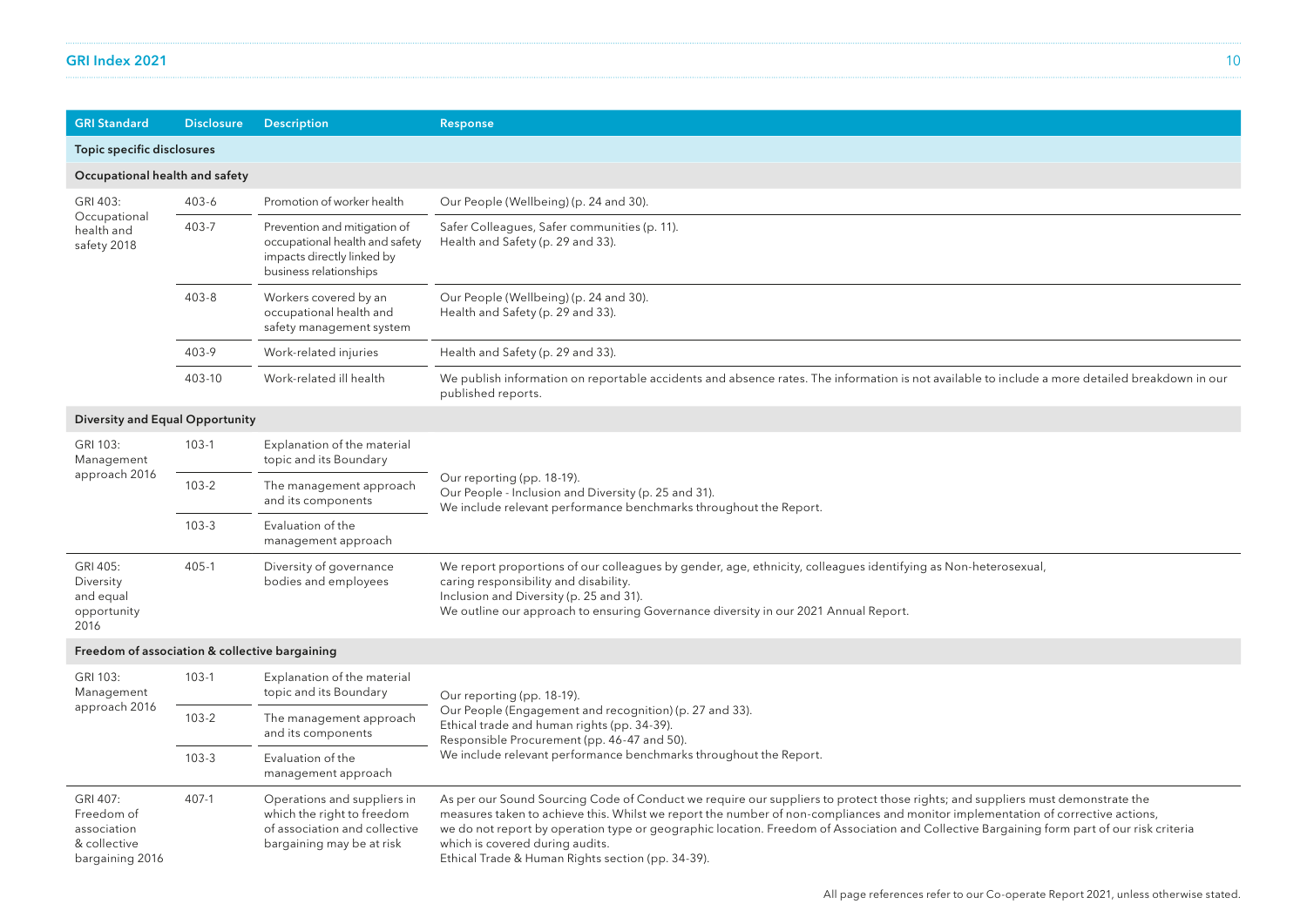| GRI Index 2021 |  |
|----------------|--|
|----------------|--|

| <b>GRI Standard</b>                             | <b>Disclosure</b> | <b>Description</b>                                                                                 | Response                                                                                                                                                                                                                                                                                                                                                                                                                                                                                                                                                                                                        |  |  |  |  |
|-------------------------------------------------|-------------------|----------------------------------------------------------------------------------------------------|-----------------------------------------------------------------------------------------------------------------------------------------------------------------------------------------------------------------------------------------------------------------------------------------------------------------------------------------------------------------------------------------------------------------------------------------------------------------------------------------------------------------------------------------------------------------------------------------------------------------|--|--|--|--|
| Topic specific disclosures                      |                   |                                                                                                    |                                                                                                                                                                                                                                                                                                                                                                                                                                                                                                                                                                                                                 |  |  |  |  |
| <b>Child labour</b>                             |                   |                                                                                                    |                                                                                                                                                                                                                                                                                                                                                                                                                                                                                                                                                                                                                 |  |  |  |  |
| GRI 103:<br>Management<br>approach 2016         | $103-1$           | Explanation of the material<br>topic and its Boundary                                              |                                                                                                                                                                                                                                                                                                                                                                                                                                                                                                                                                                                                                 |  |  |  |  |
|                                                 | $103 - 2$         | The management approach<br>and its components                                                      | Our reporting (pp. 18-19).<br>Ethical trade and human rights (pp. 34-39).<br>We include relevant performance benchmarks throughout the Report.                                                                                                                                                                                                                                                                                                                                                                                                                                                                  |  |  |  |  |
|                                                 | $103 - 3$         | Evaluation of the<br>management approach                                                           |                                                                                                                                                                                                                                                                                                                                                                                                                                                                                                                                                                                                                 |  |  |  |  |
| <b>GRI 408: Child</b><br>labour 2016            | $408 - 1$         | Operations and suppliers at<br>significant risk for incidents<br>of child labour                   | As per our Sound Sourcing Code of Conduct we do not allow child labour within our supply chain and we report figures relating to incidents that<br>occur and implementation of corrective actions. Our risk criteria and audit process for our supply chain has robust measures to contribute to the<br>effective abolition of child labour. However we do not include supplier information or operation type in our published report.<br>Ethical trade and human rights (pp. 34-39). For further information - please see our Modern Slavery Statement<br>https://www.co-operative.coop/ethics/modern-slavery. |  |  |  |  |
| Forced or compulsory labour                     |                   |                                                                                                    |                                                                                                                                                                                                                                                                                                                                                                                                                                                                                                                                                                                                                 |  |  |  |  |
| GRI 103:<br>Management<br>approach 2016         | $103-1$           | Explanation of the material<br>topic and its Boundary                                              |                                                                                                                                                                                                                                                                                                                                                                                                                                                                                                                                                                                                                 |  |  |  |  |
|                                                 | $103 - 2$         | The management approach<br>and its components                                                      | Our reporting (pp. 18-19).<br>Ethical trade and human rights (pp. 34-39).<br>We include relevant performance benchmarks throughout the Report.                                                                                                                                                                                                                                                                                                                                                                                                                                                                  |  |  |  |  |
|                                                 | $103 - 3$         | Evaluation of the<br>management approach                                                           |                                                                                                                                                                                                                                                                                                                                                                                                                                                                                                                                                                                                                 |  |  |  |  |
| GRI 409: Forced<br>or compulsory<br>labour 2016 | 409-1             | Operations and suppliers at<br>significant risk for incidents<br>of forced or compulsory<br>labour | Ethical trade and human rights (pp. 34-39). We report full details in our Modern Slavery Statement<br>https://www.co-operative.coop/ethics/modern-slavery.                                                                                                                                                                                                                                                                                                                                                                                                                                                      |  |  |  |  |
| Local communities                               |                   |                                                                                                    |                                                                                                                                                                                                                                                                                                                                                                                                                                                                                                                                                                                                                 |  |  |  |  |
| GRI 103:<br>Management                          | $103-1$           | Explanation of the material<br>topic and its Boundary                                              | Our approach (p. 8).                                                                                                                                                                                                                                                                                                                                                                                                                                                                                                                                                                                            |  |  |  |  |
| approach 2016                                   | $103 - 2$         | The management approach<br>and its components                                                      | Our reporting (pp. 18-19).<br>Communities (pp. 62-74).                                                                                                                                                                                                                                                                                                                                                                                                                                                                                                                                                          |  |  |  |  |
|                                                 | $103 - 3$         | Evaluation of the<br>management approach                                                           | We include relevant performance benchmarks throughout the Report.                                                                                                                                                                                                                                                                                                                                                                                                                                                                                                                                               |  |  |  |  |
| GRI 413: Local<br>communities<br>2016           | $413 - 1$         | Operations with local<br>community engagement,<br>impact assessments, and<br>development programs  | Examples of stakeholder engagement (p. 20-21).<br>Our Local Community Fund operates across 100% of the communities in which we operate.<br>Community (pp. 62-74).                                                                                                                                                                                                                                                                                                                                                                                                                                               |  |  |  |  |